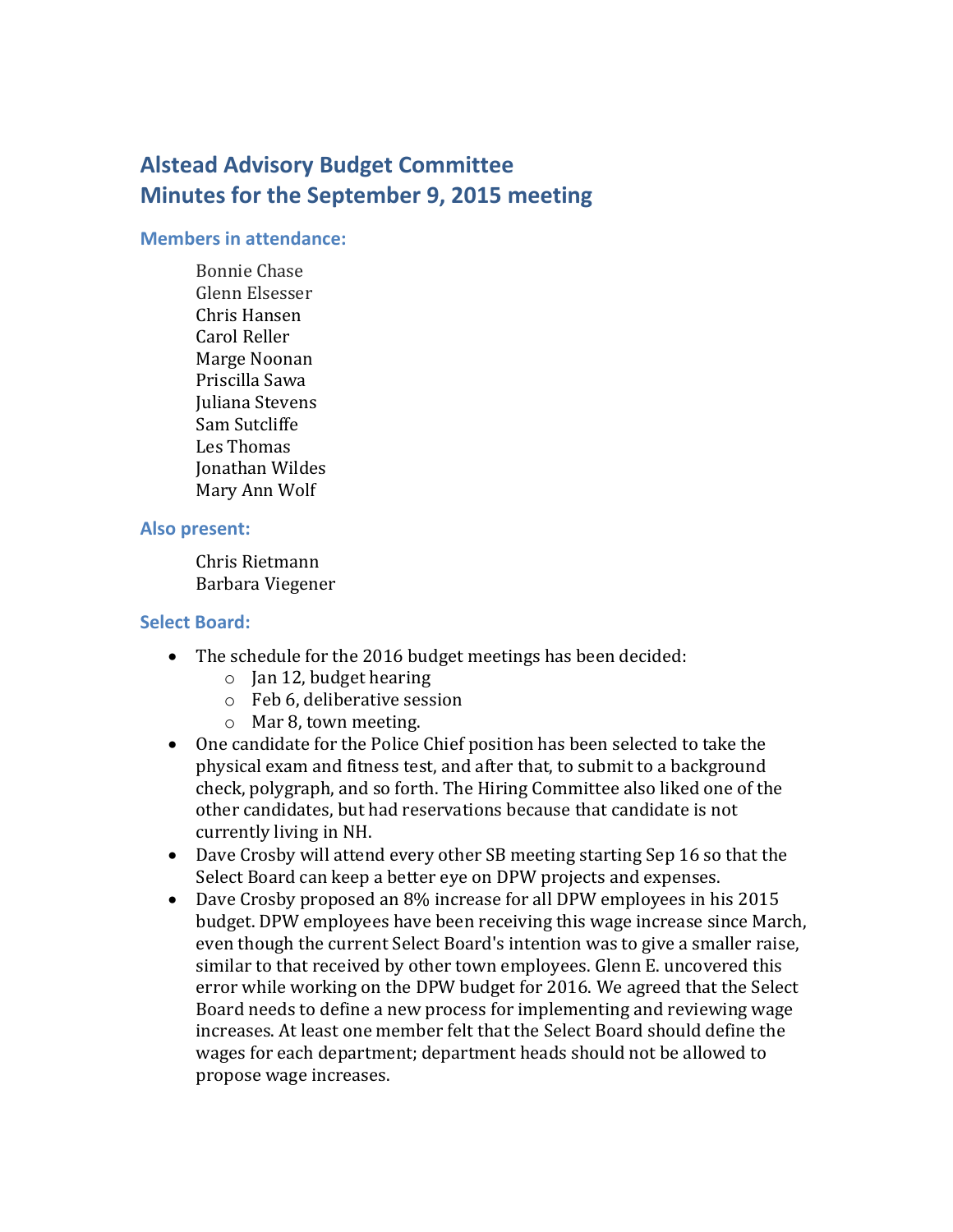# **Quarterly Report committee:**

- Joel read the draft of the AABC quarterly communication at the Select Board meeting. There was general agreement that it was well-written.
- We discussed whether it is necessary to continue mailing out the quarterly communications, instead of just allowing taxpayers to pick up a copy somewhere or find it online. We agreed that we would mail it out this time.

# **EMSG committee:**

- The Fire Dept has formed a Truck Committee and will draw up specs for the three types of trucks that we're looking at. We've found two companies in New England that sell used equipment.
- We should look into prices for standard trucks, not just custom trucks.

## **HR committee:**

This committee is benchmarking benefits and wages, creating an org. chart, and drafting policy guidelines, including how to do performance reviews.

### **DPW committee:**

- The committee met with Dave Crosby. He hired a new employee for the road crew because some of the five employees in the department are working on sanitation, mowing, and so forth. The paving of North Rd is done, 80 hours of grading is underway, installing culverts is next, and then spreading gravel.
- Dave is looking for a replacement for the 1994 6-wheeler dump truck that is scheduled to be replaced in 2016. The estimated cost is \$190K, but we have only \$166K in the Highway capital reserve fund.
- The trash compactor is fixed.
- We need better data on hours worked per project and on equipment maintenance (not just DPW). DPW employees are using a smartphone app to track their hours, but this data is not available for regular review. It was suggested that spreadsheet skills be required as part of the job description of the head of DPW.
- We've asked for a presentation on a pay-per-bag system for the transfer station, in the hopes that this might increase recycling.

#### **Gen Gov committee:**

This committee hasn't met yet.

## **Financial Planning/Tools committee**

Chris R. watched the webcast for Host Analytics and thought the software looks good. Jonathan has started a discussion with Host Analytics about a possible purchase.